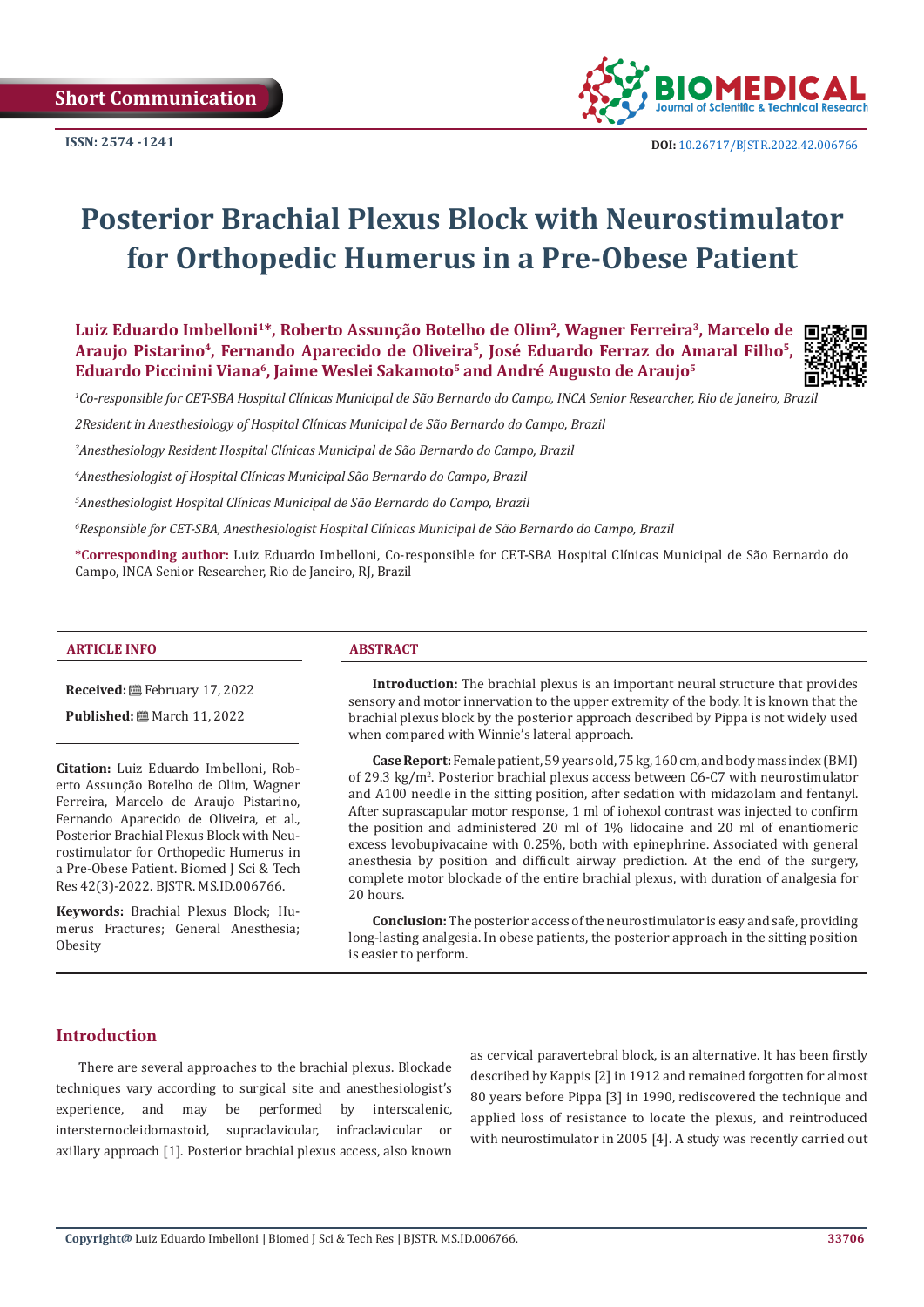prospective and observational in 50 patients to evaluate the clinical effectiveness of posterior brachial plexus access with a single injection of the combination of lidocaine and enantiomeric excess levobupivacaine with neurostimulator in patients with clavicle, shoulder and proximal beach chair procedures associated with general anesthesia [5]. The result showed an excellent technique providing adequate anesthesia and blocking almost all nerves at the end of surgery, with postoperative analgesia with an average of 18 hours, without any complications. We will present a case of posterior brachial plexus block in a pre-obese patient with a difficult airway.

# **Case Report**

**Table 1:** Sensory block of posterior brachial block.

| <b>Nerves</b>                 | <b>20 Minutes</b> | <b>End Surgery</b> |
|-------------------------------|-------------------|--------------------|
| Suprascapular                 | Yes               | Yes                |
| Supraclavicular               | Yes               | <b>Yes</b>         |
| Axillary                      | Yes               | Yes                |
| Intercostobrachial            | No                | Yes                |
| Median Antebrachial cutaneous | No                | <b>Yes</b>         |
| Musculocutaneos               | Yes               | Yes                |
| Radial                        | Yes               | Yes                |
| Median                        | No                | Yes                |
| Cubital                       | No                | Yes                |

Female patient, 59 years old, 75 kg, 160 cm, and body mass index  $(BMI)$  of 29.3 kg/m<sup>2</sup>. Venoclysis with 18G extracath, monitoring with cardioscope, NIBP, pulse oximetry and capnography. Sedation with 100 µg of fentanyl and 1 mg of midazolam, for placement in the sitting position for blockade. Patient in a sitting position marked the apophyses of C6 and C7 and on the lower border of C6 (Figure 1). After infiltration with 2 ml of lidocaine, an A110 needle was inserted coupled to the neurostimulator with a current of 0.60 mA and a frequency of 2 Hz until obtaining the stimulus of the suprascapular nerve with shoulder elevation. After the introduction of the needle connected to the neurostimulator (Figure 2) and suprascapular motor response, 1 mL of iohexol contrast was injected with 300mg. mL<sup>-1</sup>, to confirm the location of the needle (Figure 3). Immediately after checking the position of the needle, they were injected 20 mL of 1% lidocaine with epinephrine and 20 mL of enantiomeric excess levobupivacaine with 0.25% epinephrine (S75:R25). Analgesia distribution was evaluated by the pain test with a 27G needle at 20 minutes, with the following nerves blocked: suprascapular, supraclavicular, axillary, radial and musculocutaneous. Due to obesity and the prediction of difficult airway associated with position in a beach chair, general anesthesia was performed with propofol, fentanyl, cisatracurium and sevoflurane. Osteosynthesis of the proximal humerus was performed, lasting 2:20 hours and 500

mL of bleeding (Table 1). The patient did not experience any side effects such as hypotension blood pressure, cardiac dysrhythmias, or other signs and symptoms of accidental intravascular injection, such as dizziness, tinnitus, perioral numbness, metallic taste, irritability, tremors, or convulsion.



**Figure 1:** Puncture site in the sitting position.



**Figure 2:** Needle (A100) entry position.

After decurarization and extubation, the blocked nerves were investigated and all: suprascapular, supraclavicular, axillary, intercostobrachial, muscular skin of the arm, radial, musculocutaneous, median, and ulnar were blocked, with total motor block of the upper limb. In PACU and your room the patient did not report dyspnea and cyanosis that could represent secondary unilateral diaphragmatic paralysis phrenic nerve block, and she did not have Horner's syndrome or recurrent laryngeal nerve palsy. No complications were observed at the puncture site. In the PACU, the patient used a food supplement (200 mL of Fresubin Jucy®) and was released into the room without intravenous hydration. The duration of analgesia was 20 hours, not requiring opioid supplementation. Released for residence at 12 hours the following day.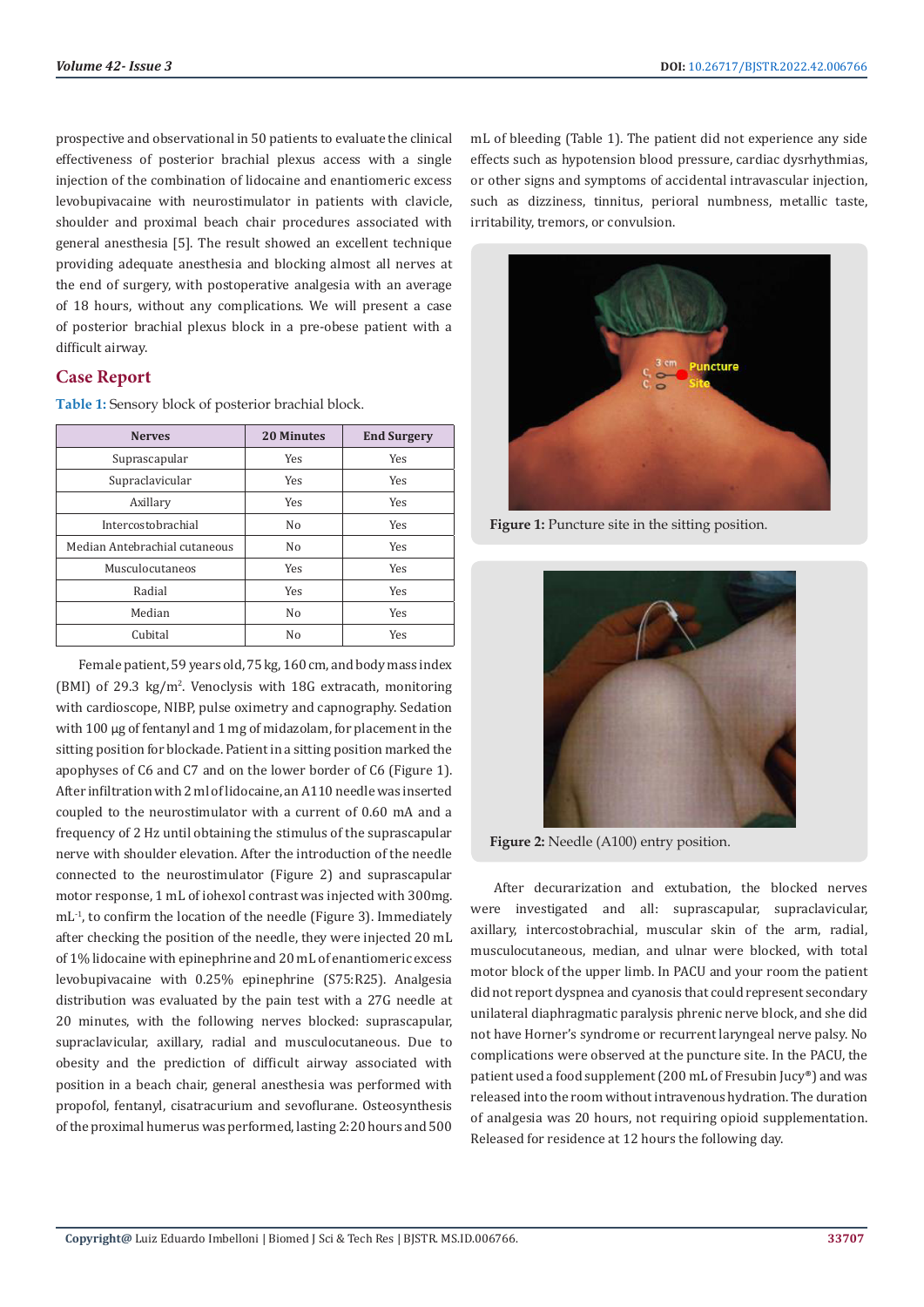

**Figure 3:** Iohexol contrast to confirm the location of the needle.

## **Discussion**

In a recent study with 50 patients, using posterior brachial plexus access with neurostimulator and a mixture of 2% lidocaine with 0.5% levobupivacaine (S75:R25), 100% adequate anesthesia was obtained, with motor blockade at the end of the surgery in all patients with no block failure occurring [5]. All patients were operated in the seating position associated with general anesthesia. In the present case report, posterior access with neurostimulator and A100 needle was used and the same association of lidocaine and enantiomeric excess levobupivacaine with 0.25% associated with general anesthesia due to obesity and the prediction of difficult airway. At the end of the surgery, the entire brachial plexus had complete motor block and analgesia lasted 20 hours. The administration of the 20 mL association of 1% lidocaine with 20 mL of 0.25% levobupivacaine (S75:R25) provided a rapid onset of action (3.5 minutes) with mean duration of 18-hour analgesia, varying from 12 to 26 hours, without need for opioids, being considered adequate and long-lasting, allowing for early hospital discharge in less than 24 hours for some patients [5]. The administration of the same mixture and solution presented a duration of analgesia of 20 hours, without the need for the use of opioids. The posterior approach to the brachial plexus can be performed either in the sitting position [5] or in the lateral decubitus position [6]. In our initial study in 2005, access to the brachial plexus in lateral decubitus was used [6]. Subsequently, with the increase in the obese population worldwide, we began to use the sitting position for greater patient comfort [5]. In the present case, due to obesity, a posterior approach to the brachial plexus was used in the sitting position.

In recent years, the prevalence of obesity has increased significantly worldwide. However, obesity per se should not dissuade patients from undergoing shoulder surgery under interscalene block [7]. Interscalene brachial plexus block is associated with greater reductions in FVC and FEV1 in obese participants undergoing shoulder surgery compared to normal weight participants [8]. No time (30 minutes x PACU) nor position (sitting x supine) affected this relationship [8]. Despite these changes, obesity was not associated with increased symptoms or clinical respiratory events. In the present case, no postoperative clinical changes were observed in the PACU. Phrenic nerve paralysis is a common complication in interscalene brachial plexus block. This complication is often ignored by most anesthesiologists because no clinical symptoms occur in patients who have no underlying lung disease. In patients with a BMI≥30 kg/m<sup>2</sup> undergoing arthroscopic shoulder surgery, diaphragmatic paralysis is associated with dyspnea, occurrence of episodes of hypoxia and failure of the outpatient procedure [9]. Interscalene block with high volume and also, in smaller extension, low interscalene block volume were found to be responsible for diaphragmatic paralysis [9]. The patient in this case had a BMI=29.3  $\text{kg/m}^2$ , a little lower than that recommended by other papers, and likewise, no clinical change in respiratory parameters was observed.

#### **Conclusion**

In obese patients who have difficulty performing the block in lateral decubitus, the use of the posterior access to the brachial plexus and in the sitting position is comfortable and safe for the patient. This case report showed that posterior brachial plexus block with the use of neurostimulator, in hospitals where the use of ultrasound is not routine, proved to be a comfortable technique for the patient in the sitting position, easy to perform (spinous processes easily identifiable), and associated with general anesthesia for a patient in a beach chair, proved to be safe and effective. The use of local anesthetic (S75:R25) provided analgesia for 20 hours without side effects due to excessive use of opioids, such as nausea and vomiting, respiratory depression and intense itching.

## **Financial Support**

No.